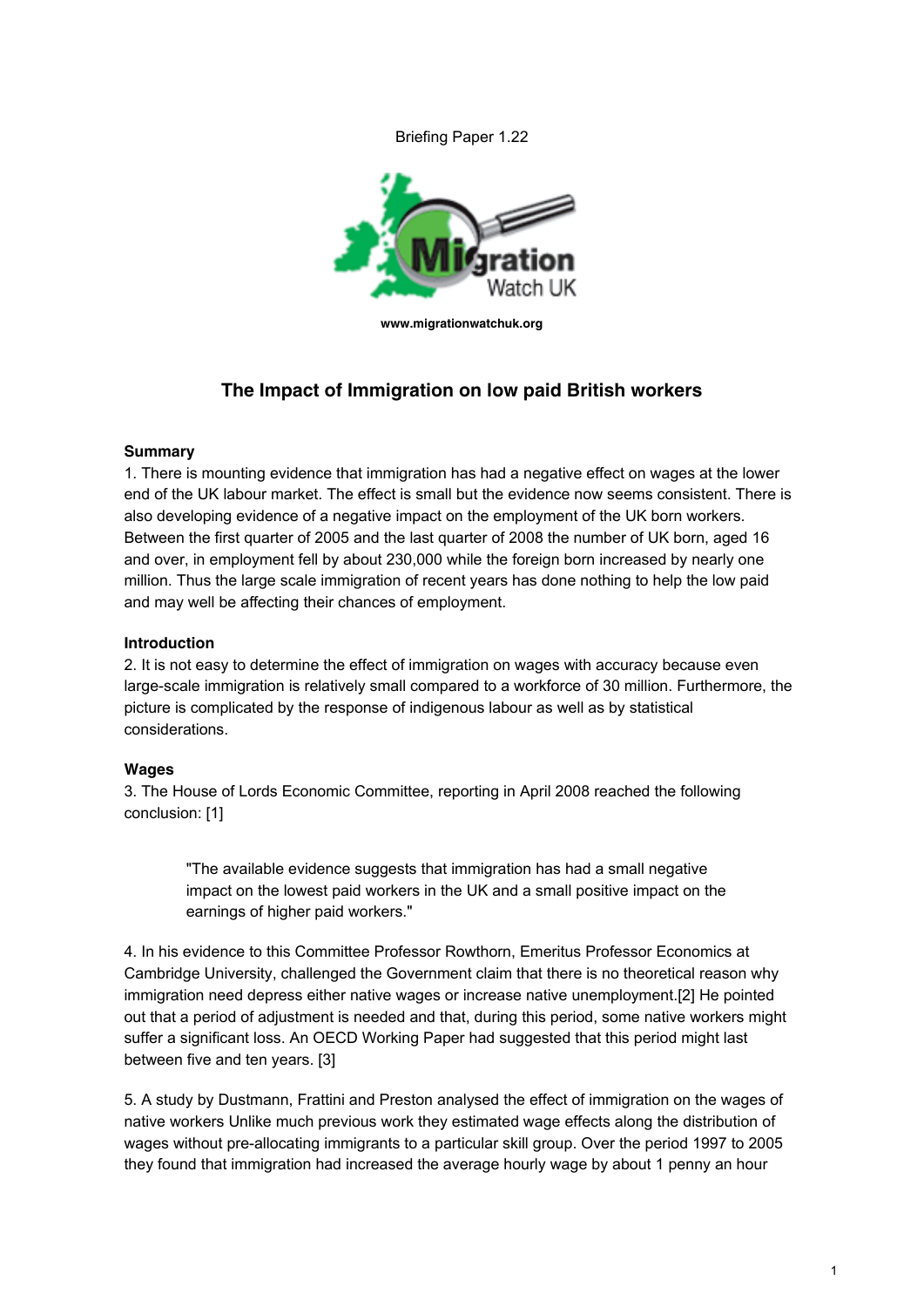each year [4]. However, this increase was not evenly spread. They found that immigration depressed wages for the bottom 20% of the wage distribution but led to a slight increase in the upper part of the wage distribution. The overall effect was slightly positive because, they believe, immigrants are paid less than the value of their contribution to production. Over the period they found that the annual effect of immigration was to hold wages back by 0.7p per hour for the bottom 10%, add 1.5p per hour to wages at the median, and slightly more than 2p per hour for the top 10%. These are small effects compared to the annual increases of 18p, 25p and 53p per hour respectively.

6. A further study by Nickell and Saleheen in October 2008 took a different approach.[5] They found that, once the occupational breakdown is incorporated into a regional analysis of immigration in Britain, the immigration-native ratio has a small, but significant, negative impact on average wages. Closer examination revealed that

the biggest impact was in the semi/unskilled services sector. In this sector they found that a 10% rise in the proportion of immigrants is associated with a 5% reduction in pay.

7. The most recent study from the Institute for Public Policy Research (IPPR) [6] concludes from its review of the theoretical literature that it is extremely unlikely that increased migration into the UK will have a substantial negative effect on either wages or employment in aggregate. They add that there could be a small negative effect on wages and/or employment but it could also be positive or have no effect at all.

8. Their review of the empirical evidence from previous studies in the UK concludes that "overall, the best research done so far seems to suggest that there are, at most, only small negative impacts from the increased migration we have seen in the last decade, at least for average wages for workers in the UK. The effects may be most pronounced (although still small) for low paid workers already in the UK.".

9. Their own work also gives a negative result. They find that, over the period 2001 to 2007 a 1% increase in the share of migrants in the UK working age population would reduce wages by 0.3%. This amounts to 70p per week for someone on the minimum wage.

10. The IPPR study also recognises the limitations of available data. Their conclusions refer to aggregate labour market impacts but they note that it is entirely possible that there could be a more noticeable negative (or positive) impact within local labour markets. They recognised that the data do not permit testing anecdotal claims that immigrants are depressing wages and reducing the employment prospects of UK born people in certain localities.

## **Employment**

11. Estimating the impact of immigration on employment encounters similar problems over data. They are not robust enough to provide statistically significant evidence of the displacement of UK born workers in particular areas. But this does not mean that the effects are not significant - only that they cannot be statistically confirmed.

12. In aggregate there are worrying signs that UK born employment is falling while that of foreign born is rising. Between the first quarter of 2005 and the last quarter of 2008 the number of UK born, aged 16 and over, in employment fell by about 230,000 while the foreign born increased by nearly one million. [7]